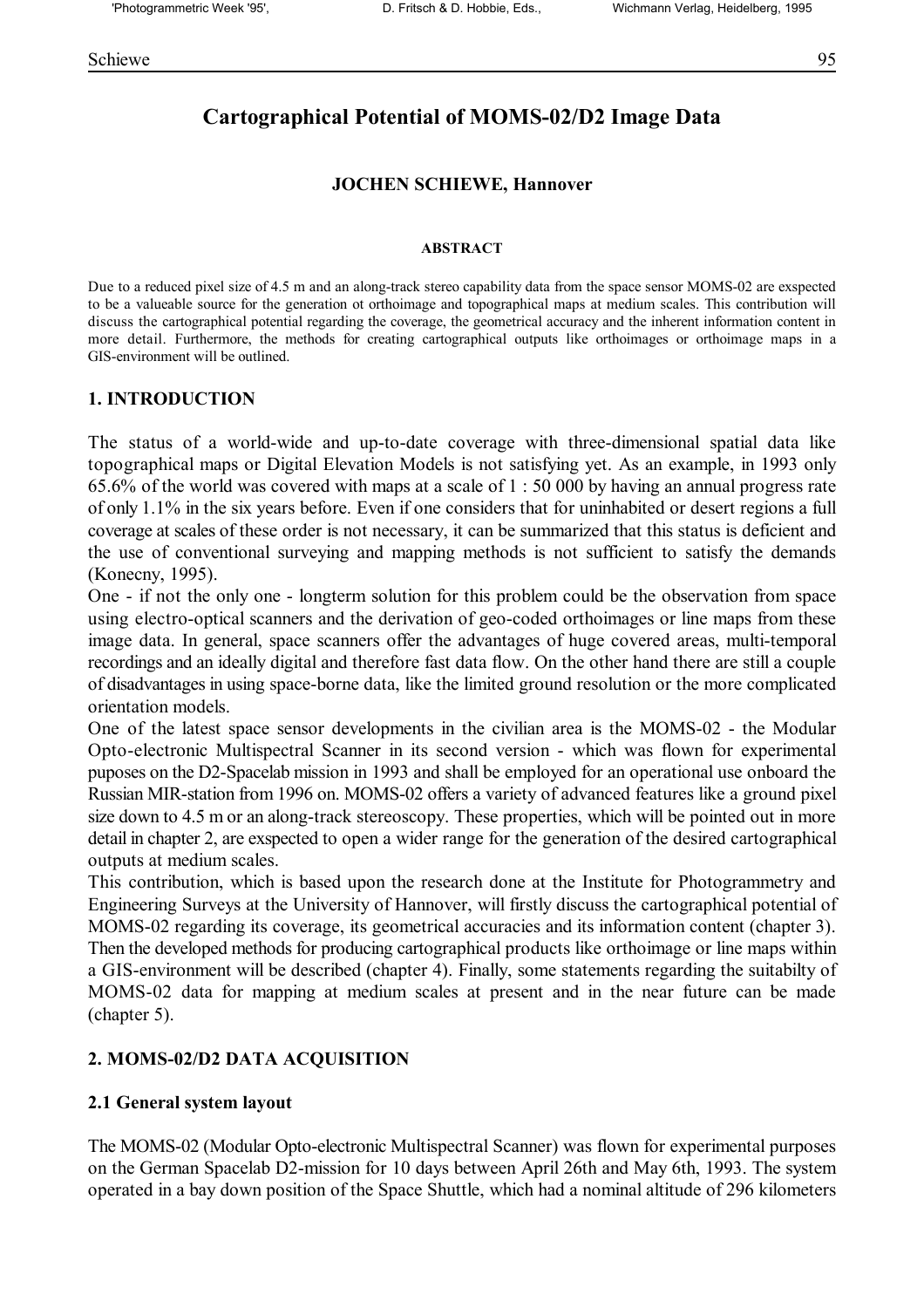and an inclination of 28.5Ε resulting in main test areas in Africa, Asia and South America. In contrast to opto-mechanical devices like the Landsat Thematic Mapper (TM) electro-optical scanners like the MOMS-02 or SPOT-HRV employ less and no more moving or rotating components which not only saves energy but also facilitates the data processing. The MOMS-02 camera system exists of five lenses which allow line scan recordings in seven different channels (Table 1). The four multispectral channels which are implemented into two lenses offer a ground pixel size of 13.5 m  $\times$  13.5 m and cover narrow bands in the visible and near-infrared spectrum. The other three channels operate in panchromatic mode, whereby one of them - the High Resolution (HR) channel with a ground pixel size of 4.5 m  $\times$  4.5 m - is looking in nadir direction and two of them - with a pixel size of 13.5 m  $\times$  13.5 m - are tilted about 21.4Ε forward and backward, respectively. This layout offers two main advantages for photogrammetrical and topographical evaluations:

• a comparable good ground resolution and

|  |  |  | • an along-track, three-fold stereo capability in real time. |  |
|--|--|--|--------------------------------------------------------------|--|
|--|--|--|--------------------------------------------------------------|--|

| Channel        | Spectral Band         | Orientation     | Ground pixel size                   | focal length        | image scale   | max. swath       |
|----------------|-----------------------|-----------------|-------------------------------------|---------------------|---------------|------------------|
|                | $440505$ nm (blue)    |                 |                                     |                     |               |                  |
| $\overline{2}$ | 530575 nm (green)     |                 | $13.5 \text{ m}$ $\cdot$ 13.5 m     | 220.08 mm           | 1:1345000     | 78 km            |
| 3              | 645680 nm (red)       | 0 <sup>o</sup>  |                                     |                     |               |                  |
| 4              | 770810 nm (near IR)   |                 |                                     |                     |               |                  |
| ×              | $520760$ nm (panchr.) | റ്റൗ            | $4.5 m + 4.5 m$                     | 660.30 mm           | 448 000<br>13 | $37 \mathrm{km}$ |
| Æ.             | 520760 nm (panchr.)   | $+21.4^{\circ}$ | $13.5 \text{ m}$ = $13.5 \text{ m}$ | $257.25 \text{ mm}$ | 1:1345000     | 78 km            |
| D.             | 520760 nm (panchr.)   | $-21.4^{\circ}$ |                                     |                     |               |                  |

Table 1: Characteristics of the MOMS-02/D2 optics module.

Compared to Landsat Thematic Mapper (TM) and SPOT-HRV with ground pixel sizes of 30 m and 10 m, resp., the HR-channel of MOMS-02 offers a more than 6 resp. 2 times better resolution which will affect not only the geometrical accuracy but also the interpretability of the image data. By recording ground areas from three different viewing angles (+21.4Ε, 0Ε, -21.4Ε) an along-track stereo-scan can be performed (Figure 1). This principle offers some advantages compared to the across-track stereo-scan - as applied by SPOT-HRV or Landsat TM - which records the ground from two adjacent tracks. As a consequence, MOMS-02 takes corresponding stereo images within 40 seconds instead of waiting one day or even longer for reaching neighbouring orbits as in the case of SPOT or TM. So MOMS-02 guarantees that there are no major changes on the ground between the recordings due to another sun elevation, another daytime or even another season. This feature allows a better derivation of heights and increases the interpretability of topographical objects which stand out of their surroundings.

Datatakes can be made in specified combinations of up to four of the seven channels (e.g., the so-called stereo-mode I represents the combination of channels 5,6 and 7; see Table 1). The recordings were made on a high density tape onboard the Spacelab. From these raw data quicklooks with a resolution of 68 m  $\times$  68 m can offer overviews. The further data processing steps include the conversion and decompression of data (to level 0), raw radiometric corrections (level 1A) and systematic geometric corrections due to the curvature and rotation of the earth (level 1B). On the more advanced stages there are the thematically and photogrammetrically processed data (levels 2 and 3). Data can be ordered through the German Remote Sensing Data Center (DFD) at comparable low prices.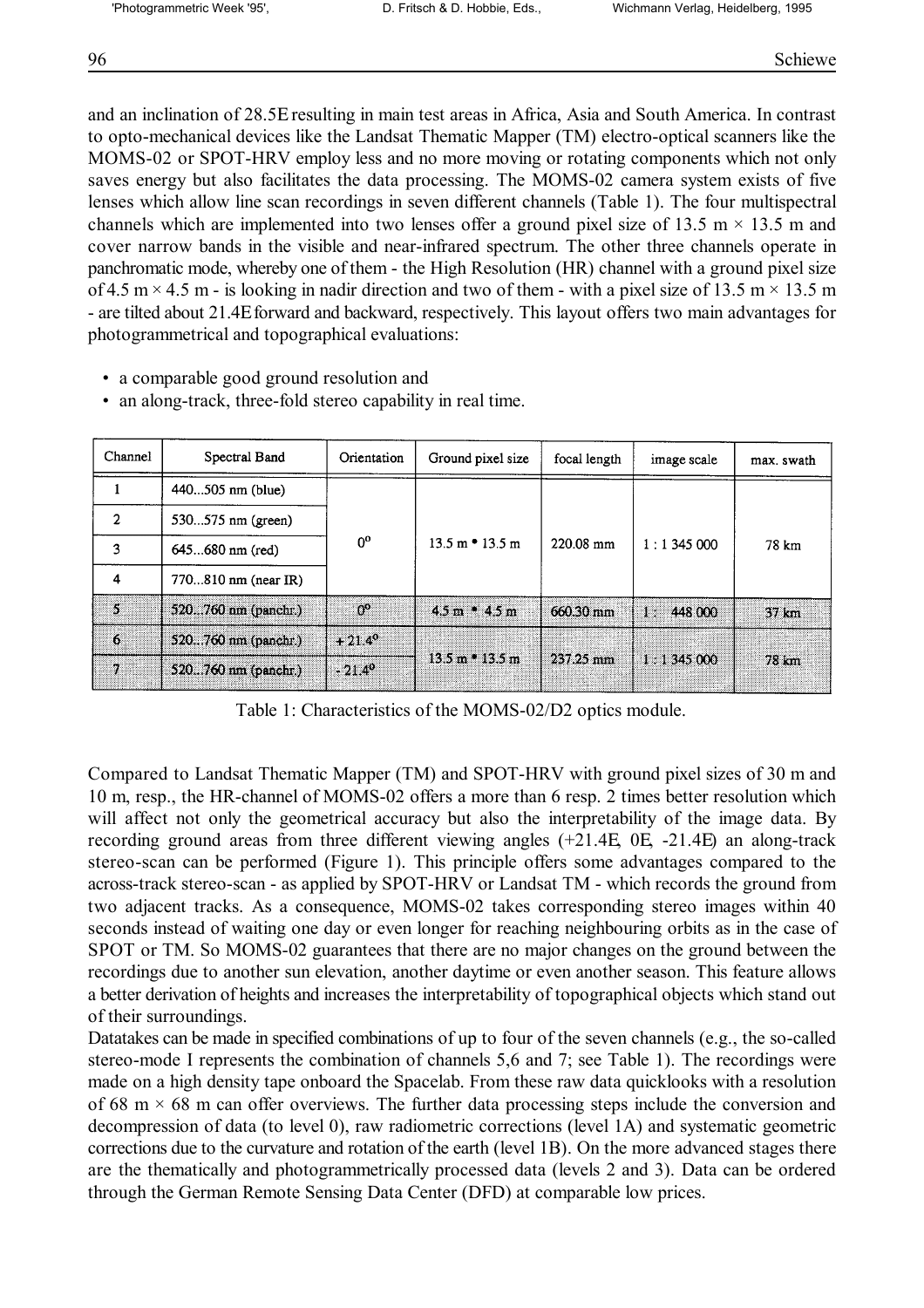

Figure 1: MOMS-02/D2 stereo imaging mode.

## **2.2 Test site Dubai-City**

Due to the small inclination of the Space Shuttle only a limited area of the world was covered during the D2-mission. Within these regions it was very difficult to find appropriate reference material in form of ground control points and maps at medium or large scales. For a couple of test sites it turned out that the MOMS-02 data controlled the reference material instead of vice versa (Jacobsen, 1994).

The only remaining test site for the purpose of evaluating the cartographical potential and producing cartographical outputs with an interesting topography and some man-made features was the Emirat Dubai. In a first stage a 10 km by 10 km large area within Dubai-City was examined. In a close co-operation with the Dubai Municipality suitable reference material in form of topographical maps at scales of 1 : 10 000 (dated 1993), 1 : 25 000 (1984) and 1 : 50 000 (1991) as well as a Digital Elevation Model (DEM) and data from SPOT-HRV (1988, 1993) and Landsat-TM (1992) could be obtained for ground control and comparison purposes.

The corresponding MOMS-02/D2 image data were taken on April 27th, 1993 (orbit 12, scenes 42 and 43) in stereo mode I (channels 5, 6 and 7). Due to inexperiences at the beginning of the D2-mission with the setting of the gain factors channel 7 had been over-exposed and could not be used anymore for the following processing steps, for example for the derivation of a Digital Elevation Model (see section 4.1). All photogrammetrical operations described in the following are based upon level 1B data.

## **3. EVALUATION OF CARTOGRAPHICAL POTENTIAL**

The suitability of a system for mapping purposes depends mainly on its

- coverage,
- geometrical accuracy and
- information content.

In the following the theoretical exspecations as well as numerical results from practical examinations using image data from the test site Dubai-City will be presented.

### **3.1 Coverage**

The coverage of a system for mapping describes the area, the time and the frequency of datatakes. Due to the facts that it was only one out of 90 experiments onboard the Spacelab D2-mission and that the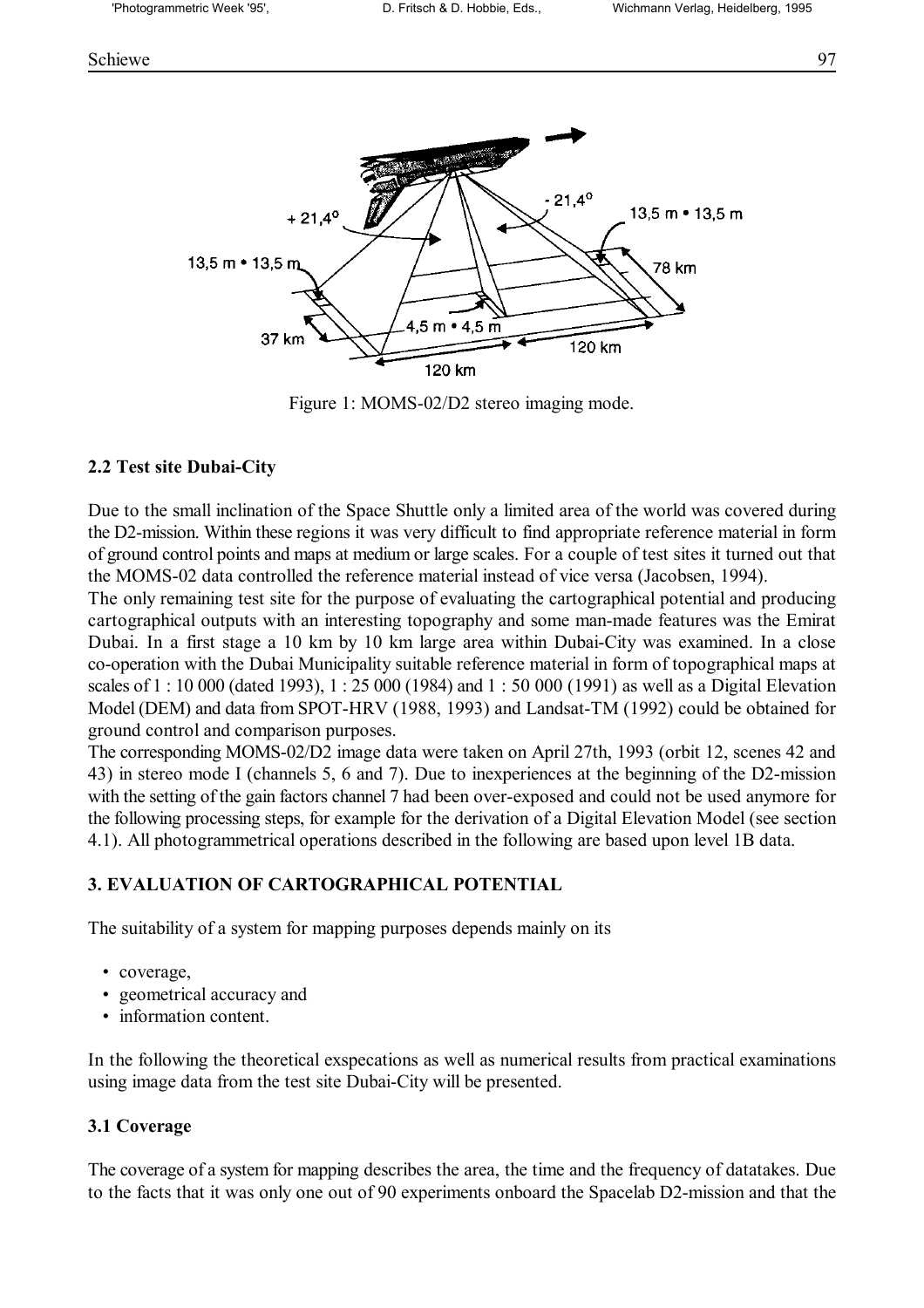goal was just to test its functionality MOMS-02 offers some disadvantages concerning this factor. The mission parameters (see section 2.1) do not fulfill the claim to complete world-wide, up-to-date and multi-temporal recordings.

An operational use is planned for the employment of MOMS-02 onboard the Russian MIR-station which shall be launched in 1996 and work for 2 years at latitudes of up to 51.6E. Furthermore, from 1998 on an independent use on an own satellite - the so-called "MOMS-Freeflyer" - is under discussion (Fritsch, 1995).

#### **3.2 Geometrical accuracy**

Mapping at certain scales demands for appropriate geometrical accuracies for the determination of positions and heights. Assuming the U.S. standard values for topographical maps of 0.3 mm at map scale for the horizontal accuracy and 0.3 times the height contour interval for the vertical accuracy one yields standard values at the ground of about 15 m (horizontally) respectively 3 to 6 m (vertically) at a map scale of 1 : 50 000 (contour interval 10 to 20 m), and 7.5 m (horizontally) respectively 2 to 6 m (vertically) at a scale of 1 : 25 000 (contour interval 5 to 20 m).

Taking only the geometrical parameters of an imaging system into acount the theoretical horizontal standard deviation is computed by

$$
s_{H} = (h/f) s_{XY} = p P_{GROUND}
$$
 (1)

where h denominates the flying altitude (MOMS-02: 296 km), f the focal length of the objective (channel 5: 660.3 mm) and  $s_{XY}$  the pointing accuracy within the image. The last factor is very much influenced by the image contrast and the ability of the operator to identify points. In general, an empirical factor p of 0.5 to 0.9 times the CCD-pixel size is set for sXY. In the case of MOMS-02 (CCD-pixel size  $= 10 \mu m$ ) one yields theoretical values for the horizontal standard deviation of 2.3 to 4.1 m - which equals the product of p times the ground pixel size ( $P_{GROUND} = 4.5$ m). In contrast, SPOT-HRV ( $P_{\text{GROIND}} = 10 \text{ m}$ ) offers values in the range of 5.0 to 9.0 m, Landsat TM ( $P_{\text{GROIND}} = 30 \text{ m}$ ) in the range of 15.0 to 27.0 m.

The theoretical vertical standard deviation is obtained by

$$
s_v = (h/f) (h/b) s_{px}
$$
 (2)

where b is the base length and spx the standard deviation for the determination of the x- parallaxes. In general, in a stereo environment the x-parallaxes can be measured with a standard deviation of 0.3 to 0.8 times the CCD-pixel size. Taking the oblique channels 6 and 7 of MOMS-02 into account  $(b/h = 0.78, f = 237.25 \text{ mm} \times \cos 21.4E)$ , one yields theoretical values for s<sub>v</sub> of 5.2 to 13.8 m. If one oblique channel is enlarged by factor 3 and combined with the HR-channel 5 for a stereo evaluation the b/h-ratio is reduced to 0.39 but the focal length is set to 660.3 mm, so that one yields values in the range of 3.5 to 9.2 m. In contrast, SPOT with an optimal b/h-ratio of 0.75 (only at latitudes of 0Ε!) offers values from 4.0 to 10.7 m.

Practical examinations have the goal to determine the standard deviations for the pointing accuracy and the x-parallaxes. As already pointed out, these measures depend very much on the specific image contrast and the ability of an operator to identify objects. For the test site Dubai-City the geometrical potential was checked with the program BLASPO which is a module within the system "Bundle block adjustment University of Hannover" (BLUH) and serves for the evaluation of satellite line scanner images like SPOT or MOMS-02. Ground control points have been obtained by digitizing the positions from 1 : 10 000 - topographical maps (mainly road crossings) and interpolating the heights from 1 : 25 000 - maps. Because the mathematical model of the bundle adjustment requires an exactly orthogonal coordinate system the positions had to be converted from UTM-coordinates into a local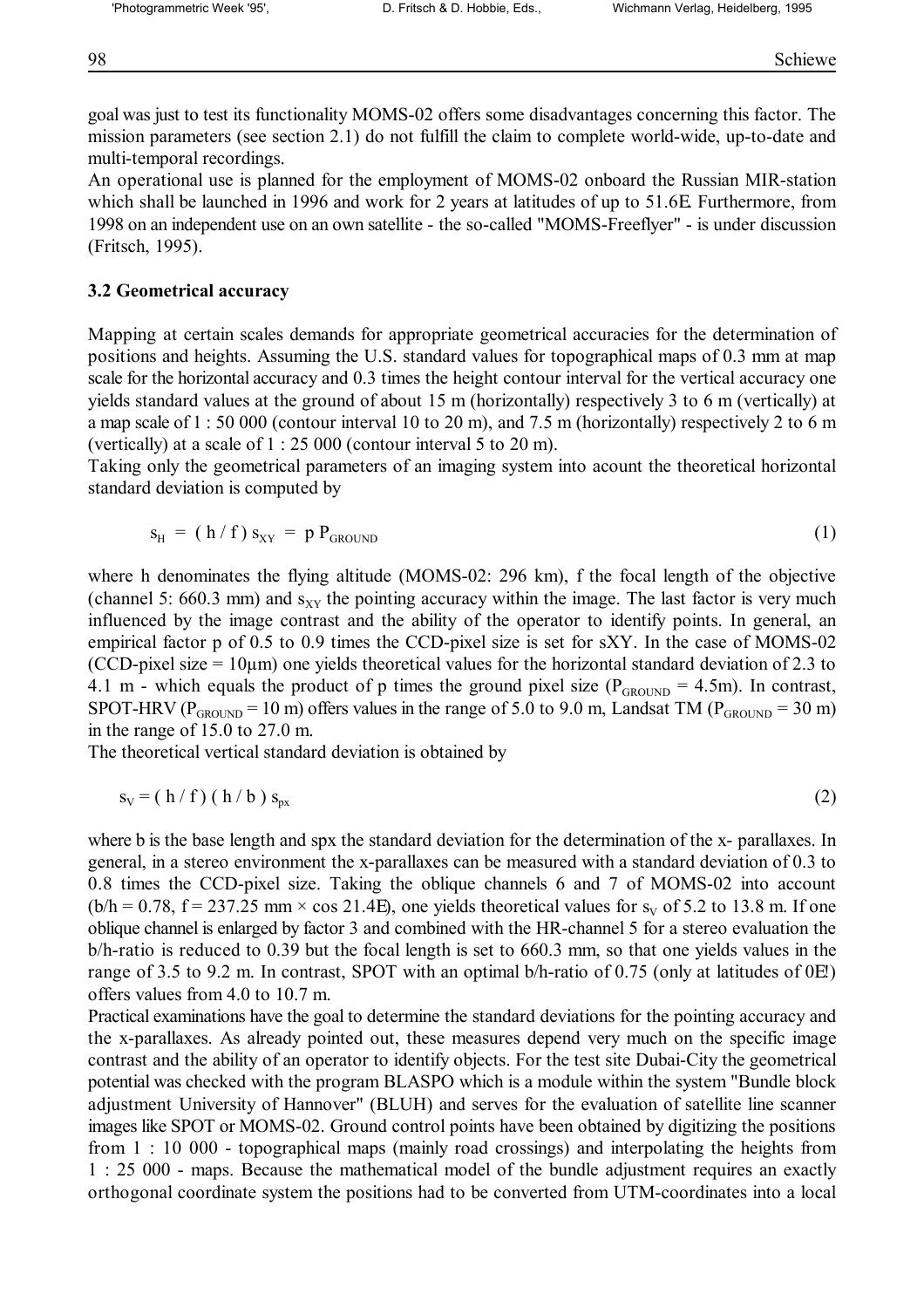Schiewe 99

tangential system. The corresponding pixel coordinates have been measured using the Digital Stereo-Workstation Hannover (DISH) with sub-pixel resolution in stereo as well as in mono mode. In contrast to the bundle adjustment carried out by the Technical University of Munich (see section 4.1) nor actual and precise orbit data neither automatically matched conjugate points have been included into the adjustment. Instead of this standard orbit values as well as additional parameters for the affinity and angular affinity have been applied (Jacobsen, 1994).

The residuals coming from the orbit determination show that the pointing accuracy within the three times enlarged channel 6 is not as good as in the HR-channel 5. But on the other hand the stereo combination with the HR-channel supports the object identification within channel 6 so much that the error measure is only 1.1 to 1.5 times worse compared to the High-Resolution channel instead of an exspected factor of three.

Table 2 summarizes some important results obtained from the bundle adjustment using BLASPO. The first two rows indicate that - as exspected - the measurement of pixel coordinates in a stereo environment increases the identification of objects and enables a more precise determination of the x-parallaxes and with that more accurate Z-coordinates.

| Pixel            | <b>Ground Control Points</b> |                  |            |            | Indep. Control Points |     |                  |            |            |
|------------------|------------------------------|------------------|------------|------------|-----------------------|-----|------------------|------------|------------|
| measure-<br>ment | No.                          | $\sigma_0$<br>μm | $s_X$<br>m | $s_Y$<br>m | SΖ<br>m               | No. | $s_{\rm X}$<br>m | $s_Y$<br>m | $s_Z$<br>m |
| Mono             | 20                           | 9.6              | 3.5        | 3.5        | 9.4                   |     |                  |            |            |
| Stereo           | 20                           | 8.0              | 2.7        | 3.4        | 3.0                   |     |                  |            |            |
| Stereo           | 13                           | 7.8              | 2.6        | 2.4        | 2.8                   | 11  | 3.3              | 3,2        | 4.8        |
| Stereo           | 6                            | 8.0              | 0.4        | 2.0        | 2.3                   | 11  | 3.3              | 3.2        | 4.0        |

Table 2: Bundle block adjustment results obtained from BLASPO.

Furthermore, the theoretical values as outlined above have been confirmed. The horizontal standard deviations of about 3.0 to 3.5 m indicate a pointing accuracy of 0.6 to 0.7 times the pixel size. The vertical measures of up to 4.8 m show that a standard deviation of the x-parallax determination in a stereo environment amounts to 0.3 to 0.4 times the pixel size.

The less ground control points are used the better are the standard deviations of the ground control points. The presumption that these values are too optimistic is confirmed by the constant measures for the independent control points. Future research will be concerned with the determination of an optimal number of ground control points as input for the bundle adjustment.

Similar results have been obtained for the measurement of independent control points within orthoimages which have been derived from MOMS-02 data (see section 4.2). Here, uncertainties not only due to the exterior orientation but also to the interior orientation and the DEM lead to the fact that residuals of positions amount to 3.0 to 4.3 m (corresponding to 0.6 to 0.95 pixels).

One important advantage in using space images as input source for the generation of digital orthoimages is the required precision of the DEM which is significantly lower than in the case of aerial images as input. In general, the DEM-precision dh depends on the flying altitude H, the allowed relief displacement dx within the orthoimage, the radial distance x of the object point within the original image and the scales of the input image  $(m_{NPUT})$  and of the orthoimage  $(m_{ORTHO})$ :

 $dh = H(dx / x) (m_{n\text{Pl}} / m_{\text{ORTHO}})$  (3)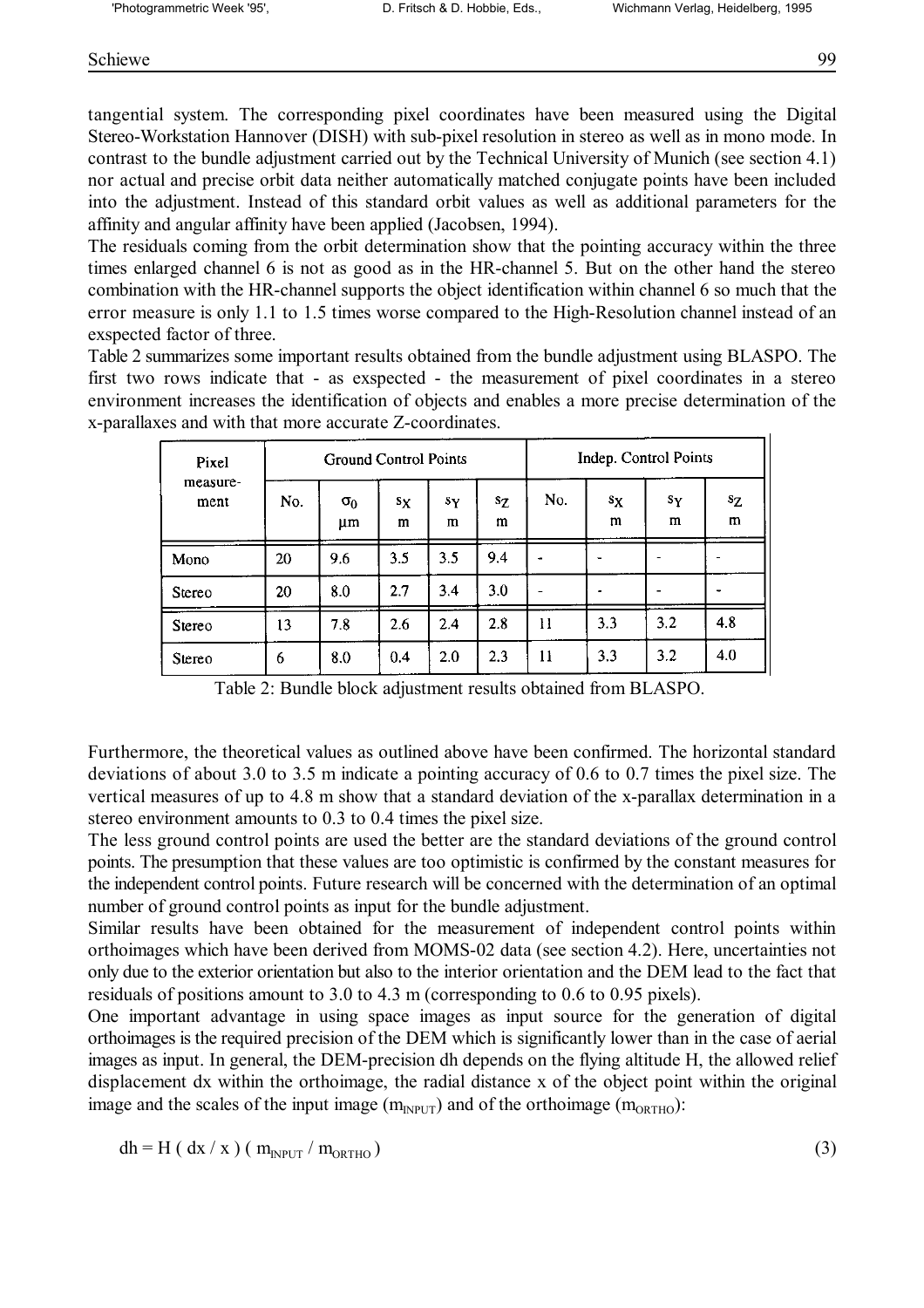Assuming typical values for an aerial image (H = 4 km, x = 8 cm,  $m_{\text{input}} = 1$  : 12 500) one needs for an orthoimage at scale of 1 : 10 000 with an allowed relief displacement of 0.3 mm a DEM-accuracy of 12 m. On the other hand, for processing a MOMS-02 image ( $H = 296$  km,  $x = 3$  cm,  $m_{\text{INPUT}}$  = 1 : 450 000) the required height accuracy only amounts to 65 m.

Summarizing these results it can be stated that for the case that a sufficient number of ground control points (in the range of 5 to 20) have been used for determining the exterior orientation parameters, the horizontal deviations for points derived from the adjustment or measured within an orthoimage are in the range of 3 to 5 m which is good for mapping at scales of at least 1 : 20 000. More complications arise with the vertical accuracy of up to 4.8 m so that height contours with an interval of only 15 m can be derived which can lead to problems by mapping critical regions with varying terrain at medium scales of 1 : 25 000 or 1 : 50 000. On the other hand one should keep in mind that the above mentioned U.S. standard accuracies are very strong measures and can be reduced depending on the current area of interest and the desired application.

#### **3.3 Information content**

The suitability of a scanner system for mapping at certain scales with respect to the information content depends on a variety of ground-side factors like relief and contrast of the topography and of scanner-side factors like the spatial and spectral resolution or the capability of deriving heights. Due to this bundle of varying factors no general rules but only a variety of recommendations regarding a suitable input source can be given. One general recommendation is that the ground resolution  $R_{GROUND}$ of the input source should obey the rule

$$
R_{\text{GROUND}} \# 0.2 \text{ mm} \times \text{map scale AND R}_{\text{GROUND}} \# 5 \text{ m}
$$
 (4)

Assuming a Kell-factor of 2.0 for the transformation of the pixel size into the ground resolution necessary for the same ability to identify objects in digital images - MOMS-02 offers a ground resolution of 9 m which is only good for mapping at a scale of 1 : 45 000 by neglecting some objects which fall beneath the border of 5 m. From rule (4) one can conclude that the pixel size of a scanning system for mapping at scales of 1: 50 000 or 1 : 25 000 should be around 2.5 m. Similar pixel size values are given by Konecny (1995) for the identification and interpretation of specified objects:

- buildings and paths:  $P_{\text{GROUND}} \neq 2 \text{ m}$ ,
- smaller roads and rivers:  $P_{\text{GROUND}} \neq 5 \text{ m}$
- main roads and building blocks:  $P_{GROUND}$  # 10 m.

Practical examinations using the test site Dubai-City confirmed these theories. After enhancing the images by applying simple radiometric filter operations (e.g., a MEDIAN-filter for removing disturbancies due to sensor problems and a LAPLACE-filter for enhancing edges) the road network and building blocks larger than 15 m  $\times$  15 m could be extracted completely without any problems. On the other hand, smaller building blocks or single buildings could not be detected.

Figure 2 compares corresponding areas as taken from an aerial image (original scale 1 : 27 000), which was the basis for the official 1 : 10 000 - map, MOMS-02, SPOT-HRV and the official map 1 : 25 000. It can be seen that MOMS-02 shows some more details compared to SPOT, for example the separation of traffic lanes or more building blocks. The comparison with the topographical map 1 : 25 000 also elucidates that the above made recommendations are not important for every application because not all mentioned features are required in the map. In the case of Dubai-City a representaion of building blocks rather than of single houses is sufficient.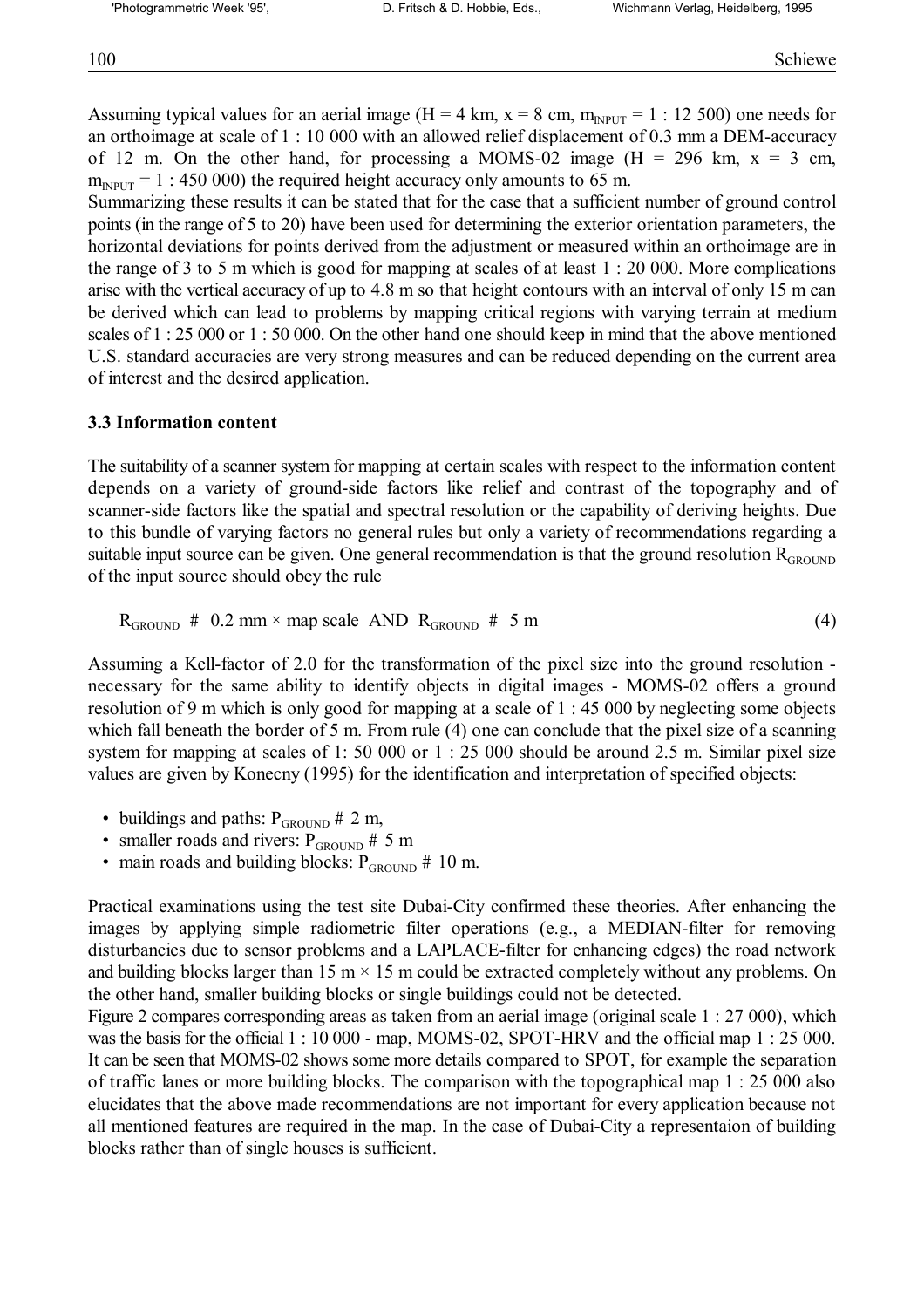#### Schiewe 101



Figure 2: Comparison of the information content (brought to an unique scale).

For the generation of digital orthoimages a resolution of 10 pixels/mm in the resulting image is often claimed in order to keep all information inherent in the original image to the unaided human eye (Doyle, 1984). If the input pixel from MOMS-02 is not enlarged this would lead to an allowed scale of 1 : 45 000. On the other hand, our investigations have turned out that this resolution seems to be very pessimistic and that images with 5 pixels/mm (corresponding to an orthoimage scale around 1 : 20 000) give a relatively sharp impression with no visible disturbancies like jaggies or doubled pixels. Summarizing these results it can be stated that by theory the pixel sizes of MOMS-02 and other civilian space sensors are not sufficient to represent all desired topographical objects in maps at medium scales, especially paths and single houses. Due to limited data transfer rates and too small CCD-arrays the demand for pixel sizes of 2.5 m and lower by having an appropriate swath width - in contrast to some military systems - could not be fulfilled yet, but developments in this direction are done at present. Another often neglected strategy for dealing with this dilemma is a critical discussion about the actual necessary object representation which could come up with a clear reduction of the required pixel size for a certain application.

### **4. PRODUCTION OF CARTOGRAPHICAL OUTPUTS**

### **4.1 General workflow**

The evaluation of MOMS-02/D2 data is performed in a joined project by a couple of German universities and the German Aerospace Research Establishment (DLR). The digital photogrammetric evaluations are carried out by the Universities of Stuttgart, Munich and Hannover. Figure 3 gives an overview of the photogrammetrical data processing which ends up with the desired three-dimensional data like Digital Elevation Models (DEM), digital orthimages or other follow-up products like orthoimage maps, line maps or perspective views. The software packages of the involved institutes will be integrated into the image processing system XDibias (developed at the DLR). A more detailed overview about the data flow - especially about the work at the Universities of Stuttgart and Munich - is given by Fritsch (1995).

At the Institute for Photogrammetry and Engineering Surveys at the University of Hannover that is concerned with the evaluation of the cartographical potential as well as the production of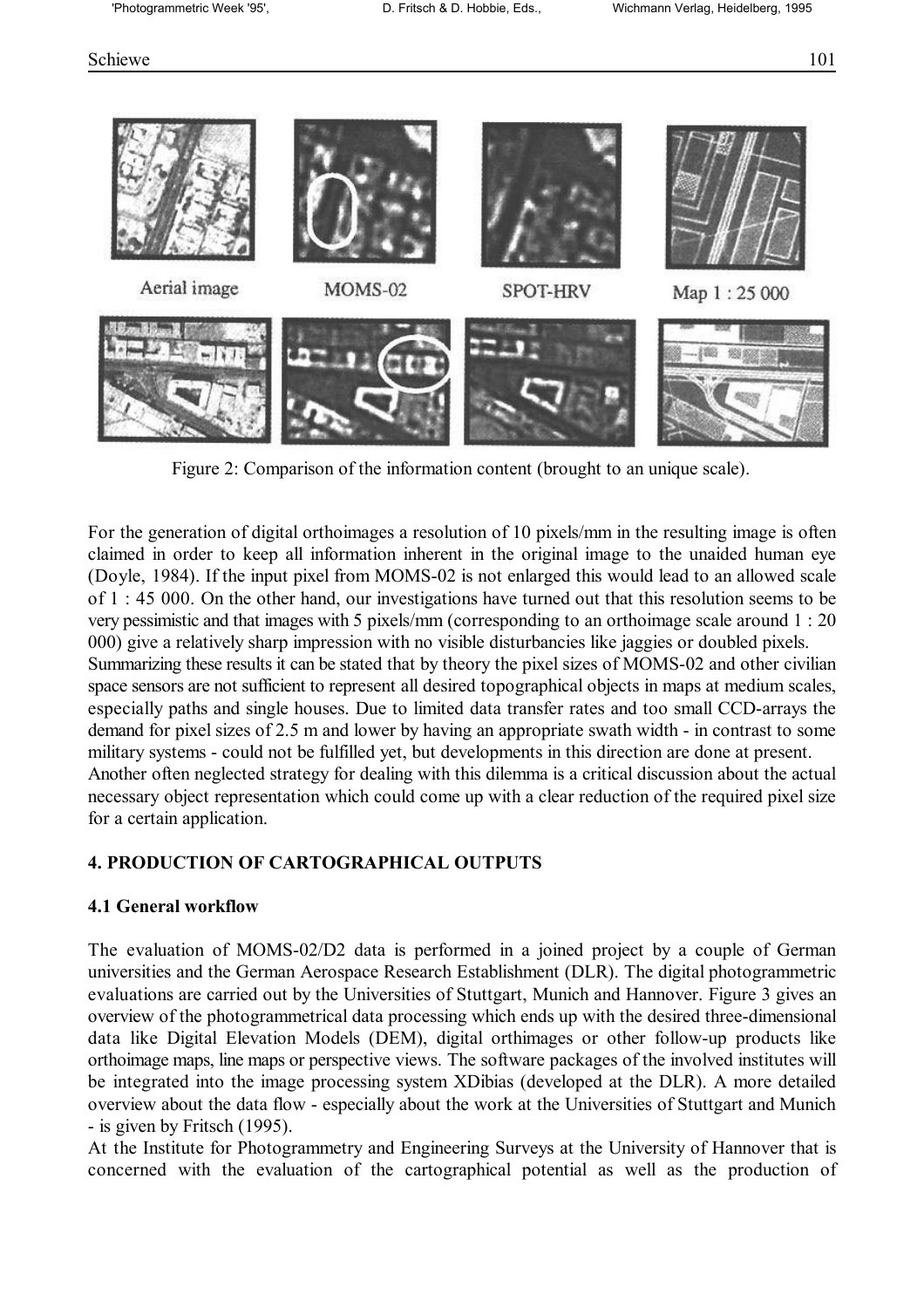cartographical outputs three main streams of hardware and software developments can be distinguished:

- Interactive stereo measurement of control points,
- generation of orthoimages and
- generation of follow-up products in a GIS-environment.



Figure 3: Digital photogrammetric data processing of MOMS-02/D2 data.

For the interactive stereo measurement the Digital Stereo Workstation Hannover (DISH) has been designed (Siebe and Schiewe, 1993). This was necessary because no suitable and open digital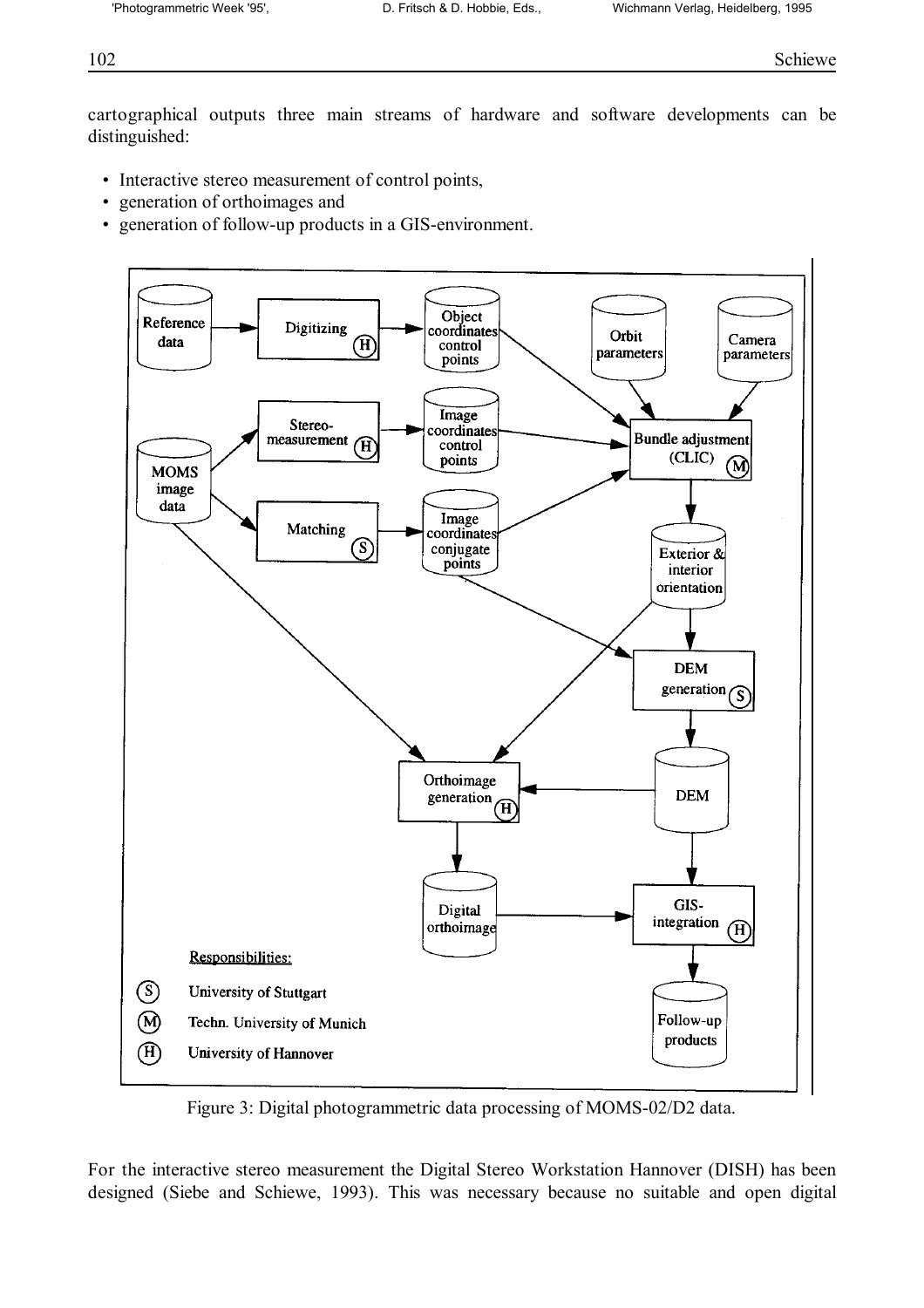photogrammetrical system was available at the beginning of the MOMS-02-project. DISH bases on a standard hostcomputer, a SUN SparcStation 10 with 50 MHz clock speed, 128 MByte memory and several GByte disk space. Stereo viewing is enabled by the Crystal Eyes principle which is supported by the graphical accelerator GT (Graphics Tower). Besides the stereo measurement various other software components have been integrated into this system - like the generation of orthoimages from MOMS-02 data which will be explained in more detail in section 4.2.

The post-processing and the generation of follow-up-products is based on the idea that a Geographical Information System (GIS) that includes all functions for graphical operations as well as for the input and output of image data can fulfill these tasks very efficiently. Therefore, several tools have been developed under the GIS Arc/Info that perform topology building, overlays, statistical analysis, map creation and so on. Two examples, the moduls for the semi-automatic production of orthoimage maps and the derivation of vector data by mono-plotting will be presented in the next sections.

## **4.2 Generation of orthoimages and orthoimage maps**

A digital orthoimage is a digitally rectified image, which was derived from one or more distorted images and a Digital Elevation Model (DEM). Distortions in the original images are due to projections different from the desired orthogonal map projection and due to relief displacements coming from differences in terrain heights.

Digital orthoimages offer various advantages for the creation and revision of cartographical databases, for example:

- Χ high information content and abstraction-free representation,
- Χ large coverage,
- Χ exactly known capture date,
- Χ scale independency (theoretically),
- Χ easy manipulations for enhancing purposes,
- Χ fast processing and transmission,
- X suitability as layer within a GIS.

On the other hand, there are still the high purchase costs for the input and output devices for digital images. Nevertheless, digital orthoimages from aerial or satellite images have already proofed to be a cheap and fast solution for the mapping problem.

The general process for the generation of digital orthoimages is described in more detail by Schiewe (1995). In the case that MOMS-02 image data are used some particularities have to be considered and to be integrated into the software. The main difference to aerial images is the fact that MOMS-02 is a line scanner and that theoretically for every line scan a distinct set of exterior orientation parameters have to be computed. Using the indirect method for creating the orthoimage one has to find the corresponding orientation line to the current X-Y-coordinate pair in a iterative process (Siebe and Schiewe, 1993).

Digital orthoimage maps are based upon aerial or satellite images which have been digitally ortho-rectified and have been completed with cartographical features like a coordinate grid and a legend. Orthoimage maps derived from space data represent a even more developed but still cheap alternative to traditional line maps (Konecny, 1995).

Today a couple of digital systems for the generation of digital orthoimage maps do exist. To use all highly developed functions of a GIS for a variable generation of orthoimage maps the tool AROMA (Arc/Info-based Orthoimage Map Generation) under the GIS Arc/Info has been developed. This tool allows a menu-driven, semi-automatic creation of orthoimage maps with various layouts and the superimposition with vector-oriented Arc/Info-coverages. The digital maps can be stored in different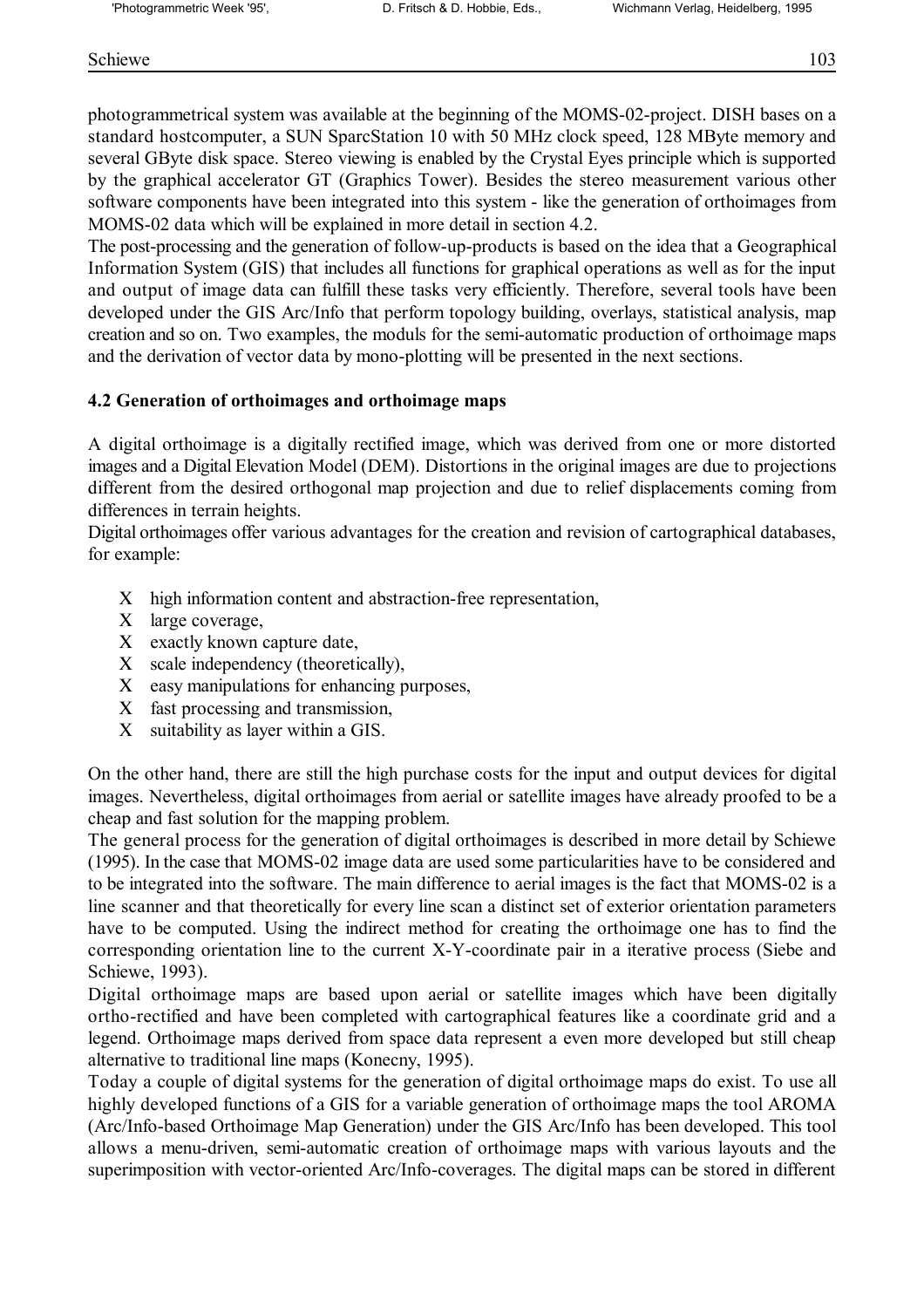data formats and transformed into analogue outputs. An example showing the test site Dubai-City is given in Figure 4.



Figure 4: Orthoimage map "Dubai-City" (image data courtesy DARA, 1993).

## **4.3 Mono- and Stereo-Plotting**

Mono-plotting is the capture and revision of positional data on the basis of an image. Using stereo image pairs one can additionally get height data (stereo-plotting). In a digital environment a manual and interactive plotting can be realized by "on-screen-digitizing".

Especially for the revision of existing cartographical databases in digital form the interactive mono-plotting has already been proofed to be an effective method. If the vector data which shall be revised are a part of the GIS, they will be superimposed onto the up-to-date, by ortho-rectification geo-coded images, the changes can be detected visually and the new or changed objects can be edited on the screen. For these purposes at the Institute for Photogrammetry and Engineering Surveys at the University of Hannover the Arc/Info tool AMPLO (Arc/Info-based Mono-Plotting) has been developed.

With respect to faster and more flexible post-processing and analysis procedures the application of automatic or at least semi-automatic methods are necessary. In general, panchromatic data are considered to serve for the extraction of line objects (e.g., roads or outlines of buildings) and multi-spectral data for the description of areal featurs (e.g., fields). The method for the revision of linear objects starts with the detection of edges within the image and the building of lines by filling and skeletonizing the edges. The example in figure 5 shows that the line building reduces the density of information and produces a representation similar to a line map, but an automatic object extraction with a following comparison with the old vector data seems to be very difficult.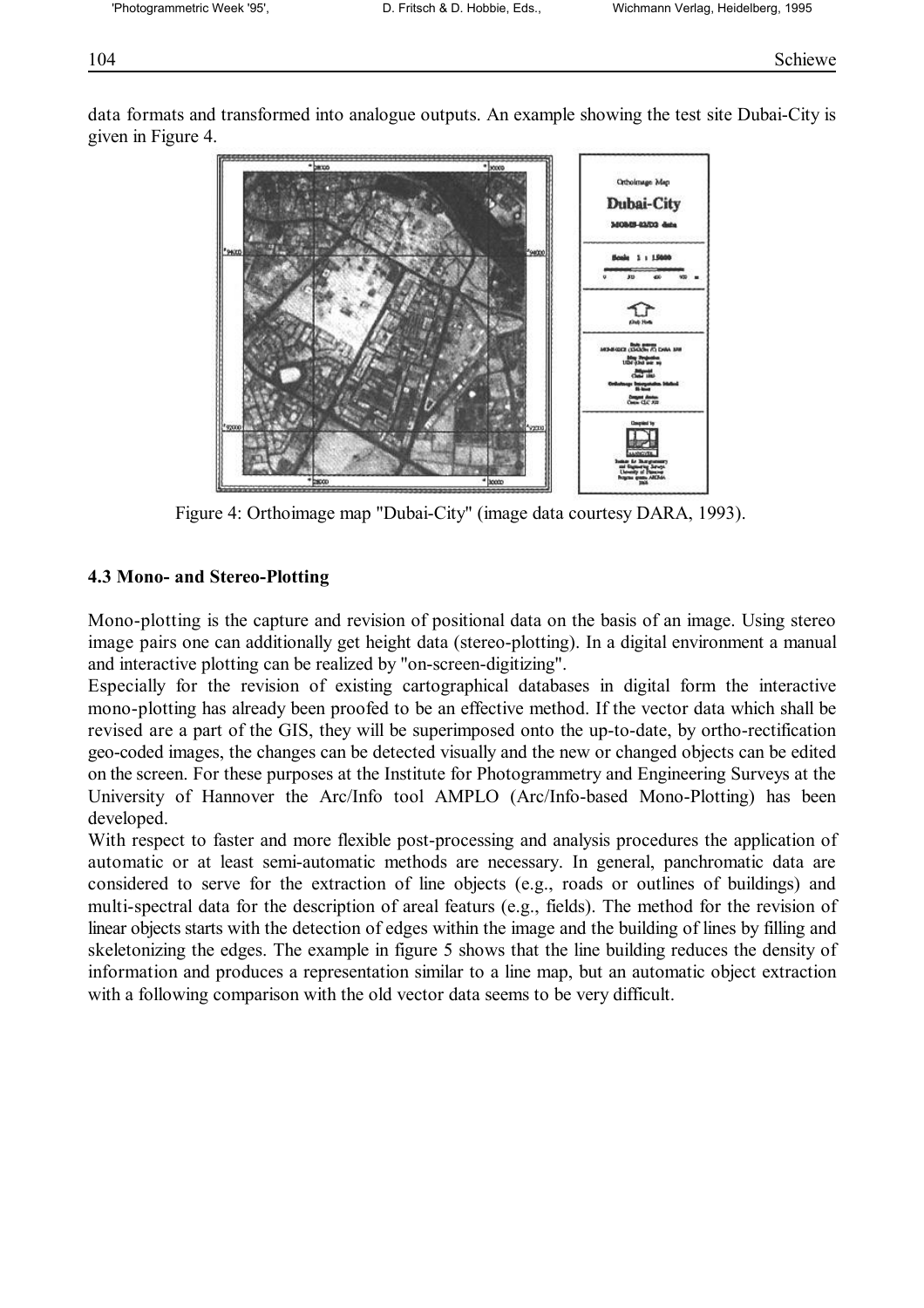#### Schiewe 105



Figure 5: (a) MOMS-02 image of Dubai-City, (b) extracted edges, (c) derived lines.

For the future work it is planned to apply a "knowledge-based" method for the check of the data which already exist in the old vector data set. Therefore, a single vector is taken and a search for a line of the same or similar direction takes place in a defined area of the image. All detected lines can be processed geometrically and topologically using existing GIS-tools and can be used for a comparison with the existing data. Nevertheless, the processing of detected lines is still complicated because of inhomogenious image data and problems to define appropriate thresholds (Schiewe, 1995).

#### **5. CONCLUSIONS**

The theoretical as well as the practical examinations of the cartographical potential of MOMS-02/D2 data have shown that this data source can be used - with some restrictions - for topographical mapping at medium scales of 1 : 50 000 or 1 : 25 000. Due to the relatively small pixel size of 4.5 m and the along-track stereo capability MOMS-02 made some progress compared to existing civilian space-borne systems like SPOT-HRV or Landsat TM. Furthermore, a better coverage compared to the experimental MOMS-02/D2 mission is planned for the mission onboard the Russian MIR-station from 1996 on and for the use as "MOMS-freeflyer" from 1998 on.

The horizontal accuracy in the range of 3 to 5 m is good for mapping at the desired scales. In contrast, the vertical accuracy is not always sufficient - depending on the quality of the reference material and the terrain variations. The actual identification of topographical objects corresponds to the theoretical exspectations: Whereas roads and building blocks of 15 m  $\times$  15 m or larger can be detected without problems, single houses and paths cannot be distinguished from the surrounding due to the still limited ground resolution. On the other hand, comparisons with existing maps of the desired scales elucidate that the high demands regarding the geometrical accuracy and even more the information content which are coming from developed countries are not necessary for many applications in other regions of the world.

Finally, some tools for the post-processing and the analysis of MOMS-02 image data using the functionality of an existing GIS have been presented. Nevertheless, there is a lack of operational tools for the automatic extraction of topographical objects from digital data sets which is essential for a fast and economic evaluation of satellite image data in the future. But from experiences with the solution of old problems it can be derived that the current technical and algorithmic drawbacks will be solved within a couple of years in order to diminish the existing mapping deficit.